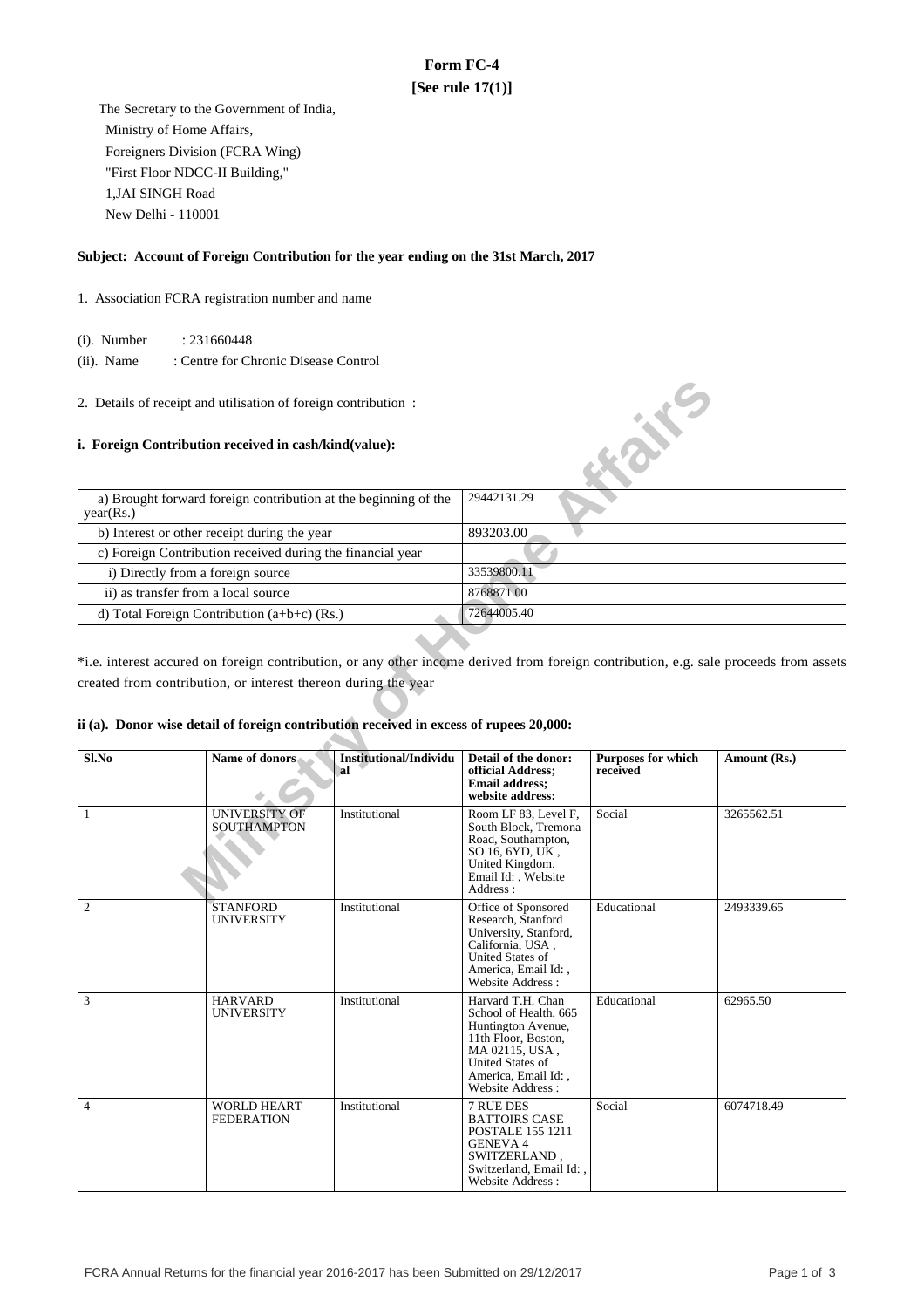| Sl.No                                                                               | Name of donors                                                       | Institutional/Individu<br>al | Detail of the donor:<br>official Address:<br><b>Email address:</b><br>website address:                                                                                  | <b>Purposes for which</b><br>received | Amount (Rs.) |
|-------------------------------------------------------------------------------------|----------------------------------------------------------------------|------------------------------|-------------------------------------------------------------------------------------------------------------------------------------------------------------------------|---------------------------------------|--------------|
| 5                                                                                   | <b>HAMILTON</b><br><b>HEALTH SCIENCES</b>                            | Institutional                | 237 BARTON<br><b>STREET EAST</b><br><b>HAMILTON</b><br>CANADA, Canada,<br>Email Id:, Website<br>Address:                                                                | Social                                | 3461139.07   |
| 6                                                                                   | LONDON SCHOOL<br>OF HYGENE AND<br><b>TROPICAL</b><br><b>MEDICINE</b> | Institutional                | KEPPEL STREET<br><b>LONDON WC1E 7TH</b><br>UK, United Kingdom,<br>Email Id:, Website<br>Address:                                                                        | Social                                | 6409683.55   |
| $\tau$                                                                              | <b>UNIVERSITY OF</b><br><b>MELBOURNE</b>                             | Institutional                | Parkville, Victoria<br>3010, Australia, Email<br>Id: , Website Address :                                                                                                | Educational                           | 94662.41     |
| 8                                                                                   | UNIVERSITY OF<br><b>WASHINGTON</b>                                   | Institutional                | 3917 UNIVERSITY<br>WAY NE SEATTLE<br>WA 981056692 USA,<br>United States of<br>America, Email Id:,<br>Website Address:                                                   | Educational                           | 323244.12    |
| 9                                                                                   | <b>EMORY</b><br><b>UNIVERSITY</b>                                    | Institutional                | <b>1599 CLIFTON ROAD</b><br><b>FLORIDA 3</b><br>ATLANTA USA,<br>United States of<br>America, Email Id:,<br>Website Address:                                             | Educational                           | 445002.22    |
| 10                                                                                  | DUKE CLINICAL<br><b>RESEARCH</b><br><b>INSTITUTE</b>                 | Institutional                | <b>DUKE GLOBAL</b><br><b>HEALTH INSTITUTE</b><br>DUKE UNIVERSITY<br><b>DURHAM NORTH</b><br>CAROLINA USA,<br>United States of<br>America, Email Id:,<br>Website Address: | Social                                | 1728948.10   |
| 11                                                                                  | PUBLIC HEALTH<br><b>FOUNDATION OF</b><br><b>INDIA</b>                | Institutional                | <b>ISID CAMPUS 4</b><br><b>INSTITUTIONAL</b><br><b>AREA VASANT</b><br>KUNJ NEW DELHI<br>INDIA, India, Email<br>Id: , Website Address:                                   | Social                                | 2250603.00   |
| 12                                                                                  | <b>NORTH WESTERN</b><br>UNIVERSITY                                   | Institutional                | <b>619 CLARK STREET</b><br><b>EVANSTON</b><br><b>CHICAGO ILLINOIS</b><br>USA, United States of<br>America, Email Id:,<br>Website Address:                               | Social                                | 9180534.49   |
| 13                                                                                  | ALL INDIA<br><b>INSTITUTE OF</b><br><b>MEDICAL SCIENCES</b>          | Institutional                | <b>ANSARI NAGAR</b><br>NEW DELHI INDIA,<br>India, Email Id:,<br>Website Address:                                                                                        | Social                                | 5235065.00   |
| 14                                                                                  | <b>HRIDAY</b>                                                        | Institutional                | 2nd Floor, 20, Anand<br>Lok, August Kranti<br>Marg, New Delhi-<br>110049, India, Email<br>Id:, Website Address:                                                         | Social                                | 390000.00    |
| (b). Cumulative purpose-wise amount of all foreign contribution donation received : |                                                                      |                              |                                                                                                                                                                         |                                       |              |

| Sl.No              | <b>Purpose</b> | Amount      |
|--------------------|----------------|-------------|
|                    | Social         | 30120586.21 |
| $\sim$<br><b>_</b> | Educational    | 3419213.90  |

### **(iii). Details of Utilization of foreign contribution:**

| a. Total Utilization* for projects as per aims and<br>objectives of the association (Rs.) | 39219745.63 |
|-------------------------------------------------------------------------------------------|-------------|
| b. Total Administrative Exprenses as provided in Rule<br>5, FCRA 2011 (Rs.)               | 6862382.77  |
| c. Total invested in term deposits $(Rs.)$                                                | 21000000.00 |
| Total Purchase of fresh assets (Rs.)                                                      | 582529.00   |
| Total utilization in the year(Rs.) $(a+b+c+d)$                                            | 46664657.40 |

\* It is affirmed that the utilisation of foreign contribution is not in contravention of the provisions contained in proviso to Sction 9(e) and Section 12(4)(f) of the Act which states that the acceptance of foreign contribution is not likely to affect prejudically.